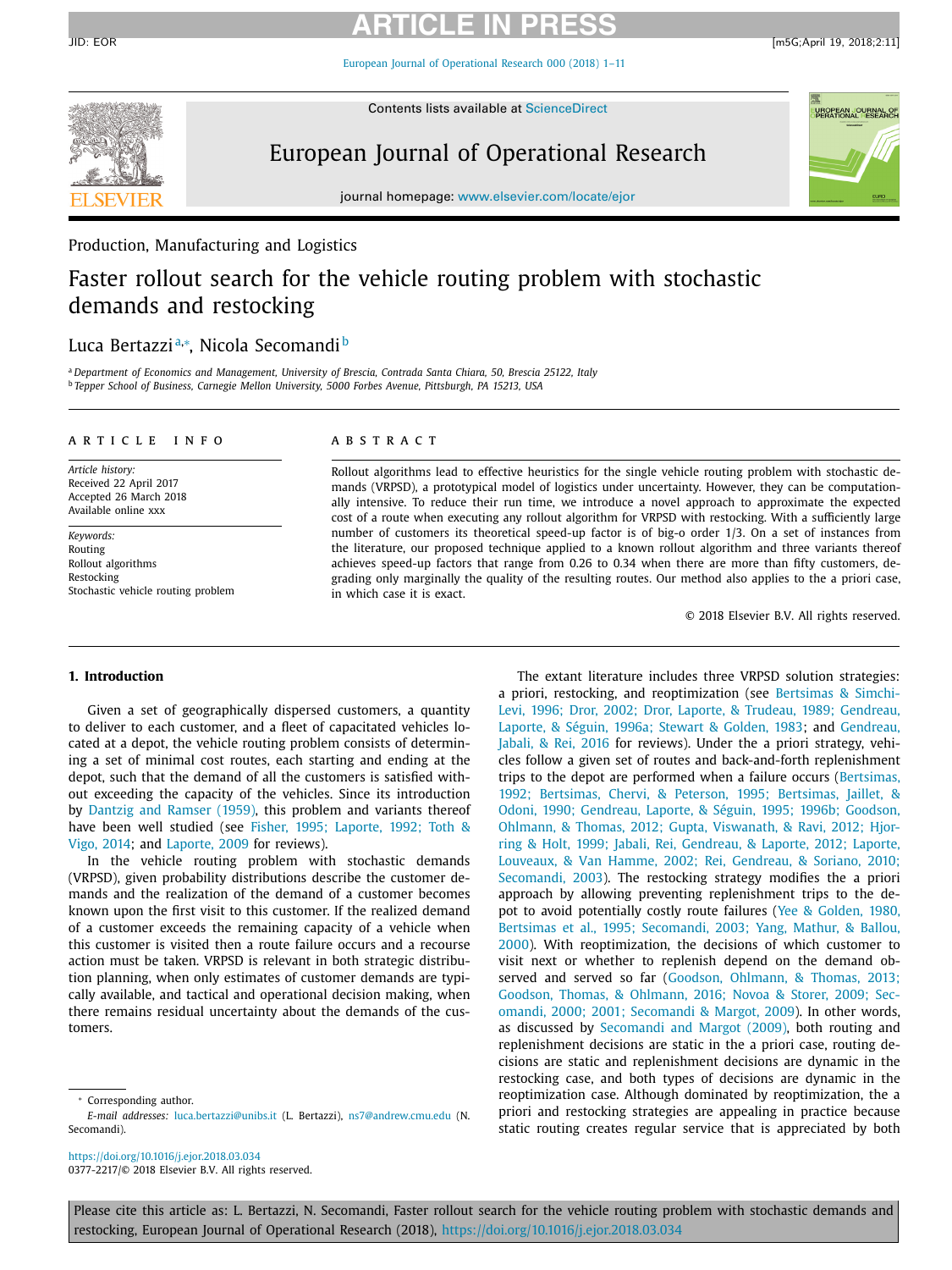### **ARTICLE IN PRESS** JID: EOR [m5G;April 19, 2018;2:11]

customers and drivers (Bertsimas & [Simchi-Levi,](#page--1-0) 1996). Further, the restocking approach [outperforms](#page--1-0) the a priori approach (Yee and Golden 1980; Bertsimas et al., 1995; Secomandi, 2003) in terms of expected delivery cost. We thus focus our attention on the restocking strategy, but our methodological development is also relevant for the a priori case.

Heuristics are widespread in the VRPSD literature because exact methods can be used only on [moderately-sized](#page--1-0) instances (Dror et al., 1989; Gendreau et al., 1995; Hjorring & Holt, 1999; Laporte et al., 2002; Bianchi et al., 2006; Jabali et al., 2012). Rollout search is an approximate dynamic programming approach that uses the expected cost of a known (base) heuristic to approximate the optimal value function when making a decision (Bertazzi, 2012; Bertsekas, 2005; Bertsekas & Castanon, 1999; Bertsekas & Tsitsiklis, 1996; Goodson, Thomas, & Ohlmann, 2017). [Secomandi](#page--1-0) (2001, 2003), Novoa and Storer [\(2009\)](#page--1-0) and [Goodson](#page--1-0) et al. (2013, [2016\)](#page--1-0) develop rollout methods for VRPSD.

The nested execution of a base heuristic, a defining element of rollout algorithms, can make rollout search computationally intensive, especially for instances that feature many customers. Thus, in this paper we develop a method to reduce the computationally requirement of this heuristic search approach applied to VRPSD under the restocking strategy when there is a single vehicle. In contrast to the standard backward dynamic programming evaluation of the expected cost of a restocking route (Yee and Golden 1980; Bertsimas et al., 1995; [Secomandi,](#page--1-0) 2003; Yang et al., 2000), we first derive a novel forward dynamic programming approach to evaluate this cost. We then combine the forward and backward methods in a hybrid fashion when executing any rollout algorithm for the VRPSD version that we consider. This hybrid approach eliminates redundant computations at the expense of additional bookkeeping but approximates the expected cost of a restocking route. Even if it is outside the scope of our research, our proposed technique applies without approximation to the a priori strategy; that is, it yields an exact evaluation of the expected cost of an a priori route. The computational requirement of this method is theoretically appealing when applying VRPSD rollout algorithms to instances with a sufficiently large number of customers, in which case its big-o order speed-up factor equals 1/3.

We assess the performance of our proposed approach by applying it on the instances of [Secomandi](#page--1-0) and Margot (2009) using as benchmarks the basic rollout algorithm of [Secomandi](#page--1-0) (2003) for VRPSD with a single vehicle and three variants thereof. One of these variants bears some similarities with the rollout algorithms developed by Novoa and Storer [\(2009\)](#page--1-0) to obtain a rollout policy for the reoptimization version of VRPSD. Hence, our considered rollout algorithms loosely represent extant single vehicle VRPSD rollout algorithms. Consistent with our theoretical analysis, across all the examined rollout algorithms, the observed speed-up factors vary between 0.26 and 0.34 for instances with at least 50 customers. These computational savings are associated with only a marginal degradation of the quality of the resulting routes. Although these results are specific to the rollout algorithms that are the subject of our numerical study, our expected cost computation approach is relevant to other VRPSD rollout algorithms one may design or use.

Other researchers have investigated the possibility of speeding up rollout search. In the context of the traveling salesman problem, Guerriero, Mancini, and [Musmanno](#page--1-0) (2002) propose the pruned and relaxed rollout algorithms, which selectively execute the base heuristic at each iteration. [Ciavotta,](#page--1-0) Meloni, and Pranzo (2016) develop related techniques for parallel machine scheduling problems. [Guerriero](#page--1-0) and Mancini (2005) use parallel computing to reduce the run time of the traditional and pruned rollout algorithms applied to the traveling salesman and sequential ordering problems. In contrast, our approach always executes the base heuristic at each iteration, relies on sequential computing, and deals with a different application. The rollout policies of Novoa and Storer [\(2009\)](#page--1-0) for VRPSD use a base heuristic of the a priori type (see also Birattari, Balaprakash, Stützle, & Dorigo, 2008 for the [use of Monte Carlo](#page--1-0) simulation in local search for stochastic combinatorial optimization). These authors obtain improved computational efficiency by evaluating the expected cost of an a priori route using Monte Carlo simulation, without observing any deterioration in the obtained solutions even with small sample sizes. Monte Carlo evaluation cannot be applied to estimate the expected cost of a restocking route. However, in the a priori case one could combine Monte Carlo simulation and our proposed technique to obtain a possibly even faster method.

[Bianchi](#page--1-0) et al. (2006) study the effectiveness of approximating the VRPSD objective function under the a priori strategy with the one of deterministic versions of this problem, which is easier to compute than the exact one, for various metaheuristics. Whereas their focus is on the solution quality of the resulting methods, our main attention is on the speed up of the approach that we put forth (although we observe that it has minimal impact on solution value). Moreover, our proposed method does not involve any approximation when applied to VRPSD under the a priori strategy.

We introduce VRPSD under the restocking strategy in Section 2. We present the backward and forward dynamic programming approaches to compute the expected cost of a VRPSD restocking route in Section 3. We discuss our proposed hybrid approach for the computation of the expected cost of such a route for any rollout algorithm in [Section](#page--1-0) 4. We conduct our numerical study in [Section](#page--1-0) 5. We conclude in [Section](#page--1-0) 6. The online supplementary material includes additional information about our numerical results.

#### **2. VRPSD with a single vehicle**

We formulate VRPSD with a single vehicle as an optimization model. Let  $G(V, E)$  be a given complete graph, where  $V :=$  $\{0, 1, \ldots, n\}$  is the set of  $n + 1$  nodes and *E* is the corresponding set of edges. The depot is located at node 0 and the customers at nodes 1 through *n*. The cost to travel from node *i* to node *j* is denoted by  $c(i, j)$ . Travel costs are symmetric,  $c(i, j) = c(j, i)$  for each *i* and *j* ∈ *V*, and satisfy the triangle inequality,  $c(i, j) ≤ c(i, k) + c(k, j)$ for each *i*, *j*, and  $k \in V$ . A single and fully loaded vehicle with capacity *Q* is initially located at the depot. The demand of each customer  $i$  is the integer-valued random variable  $D_i$ . These random variables are independent. Their probability distributions are known. We denote the probability that the demand of customer *i* is equal to  $\ell_i$ as  $p_i(\ell_i)$ , that is,  $p_i(\ell_i) := Pr\{D_i = \ell_i\}$ . We let  $\underline{L}_i \geq 1$ , and  $\overline{L}_i \leq Q$ , respectively, be the minimal and maximal values of the support of the random variable *Di*. The realization of the demand of a customer becomes known when, and only when, the vehicle arrives at the location of this customer.

A route is feasible if it starts and ends at the depot and visits all the customers exactly once. A route failure occurs when the vehicle does not have enough capacity to fully satisfy the demand of a customer. The VRPSD objective is to find a feasible route with minimal expected cost such that the demands of all the customers are satisfied. Formally, denote a feasible route (tour) by  $\tau$  and the set of all feasible routes by T. Let the expected cost of route  $\tau$  under the restocking strategy be  $\mathbb{E}[C_{\tau}]$ . VRPSD is  $\min_{\tau \in \mathcal{T}} \mathbb{E}[C_{\tau}]$ .

#### **3. Expected cost computation for a given route**

In [Section](#page--1-0) 3.1 we present a known backward recursion to compute the expected cost of a given route for the restocking case. In [Section](#page--1-0) 3.2 we introduce a new forward recursion to compute this cost. In [Section](#page--1-0) 3.3 we illustrate these recursions using a simple example. Given a feasible route  $\tau$ , for expositional simplicity we

Please cite this article as: L. Bertazzi, N. Secomandi, Faster rollout search for the vehicle routing problem with stochastic demands and restocking, European Journal of Operational Research (2018), <https://doi.org/10.1016/j.ejor.2018.03.034>